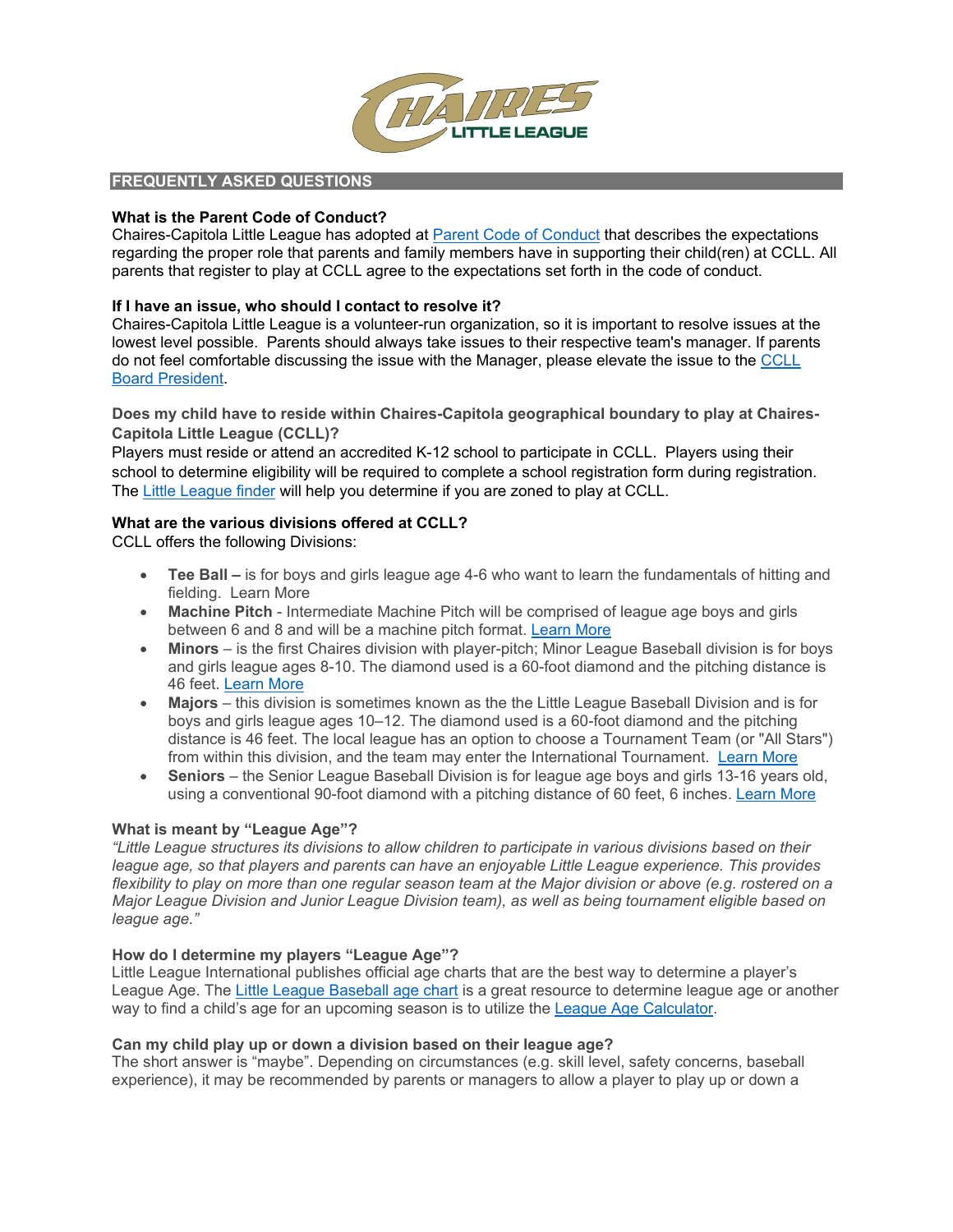division. All requests to play up or down will be evaluated and decided by the CCLL Board and a final determination by the Board President.

## **How does CCLL determine registration fees?**

CCLL routinely reviews per player costs to determine fees for any given season. Our costs include items such as:

- Little League charter fees
- Insurance expenses
- Accounting / CPA expenses
- Banking fees
- State of Florida Licenses (Secretary of State, FDACS)
- Team management system (Sports Signup Play)
- Field maintenance and equipment (not covered by the county)
- Team equipment (pitching machines, first aid kits, catcher's gear, helmets, tees, practice baseballs, game day baseballs)
- Team jerseys and hats (managers, coaches, and players)
- Marketing/Communications
- Concession's equipment and upkeep
- **Umpires**

Each of these items are used to determine a 'per player' cost, which may vary from division to division.

## **Why does registration for the spring season open and close so early?**

Registration typically opens mid-December with a 5-week registration period. So, working backwards… our spring season typically begins in late February or early March. By February 1st, we need to submit final rosters and player numbers to Little League and finalize our jersey and hat orders for the season. This means that by mid/late January evaluations and the player draft must be complete and teams formed. This forces us to close registration mid-January, which gives us only a few weeks to complete all administrative tasks necessary to begin a successful season.

## **Do late fees apply if I register after the registration period closes?**

Yes, late fees may be assessed if a player is allowed to register after the registration period closes. However, depending on the timing it may not be possible to accommodate a late registrant.

## **Am I able to request a refund once I have registered my player?**

We are able to offer partial refunds up until completion of the draft/team selection. Once the draft is complete, refunds may be addressed as requested. However, once uniforms have been ordered, refunds will not be provided.

## **What equipment will I need to purchase for my player?**

As part of the registration fees, the league will provide a hat and jersey for each player, and a hat and jersey for each manager and assistant coach. Players are responsible for pants, belt, socks, and cleats. Your team manager will decide the colors for the pants, belts and socks, please do not purchase these items until the team manager has decided on the color(s).

Each player will also need a batter's helmet, baseball glove and bat for games and practices. The bat must be a baseball bat which meets the USA Baseball Bat [standard](https://www.littleleague.org/playing-rules/bat-rules/) (USABat) as adopted by Little League.

## **How are teams selected?**

Teams are selected in the same manner with the exception of tee-ball, in accordance with Little League guidelines and the CCLL By-Laws. All players will be placed on a team regardless of skill level and experience. Some players may be moved down to a lower division if managers and coaches feel there could be a safety issue for the player. All players must attend evaluations, once evaluations take place, players are then drafted in a snake draft format based on manager/coaches' selections. During